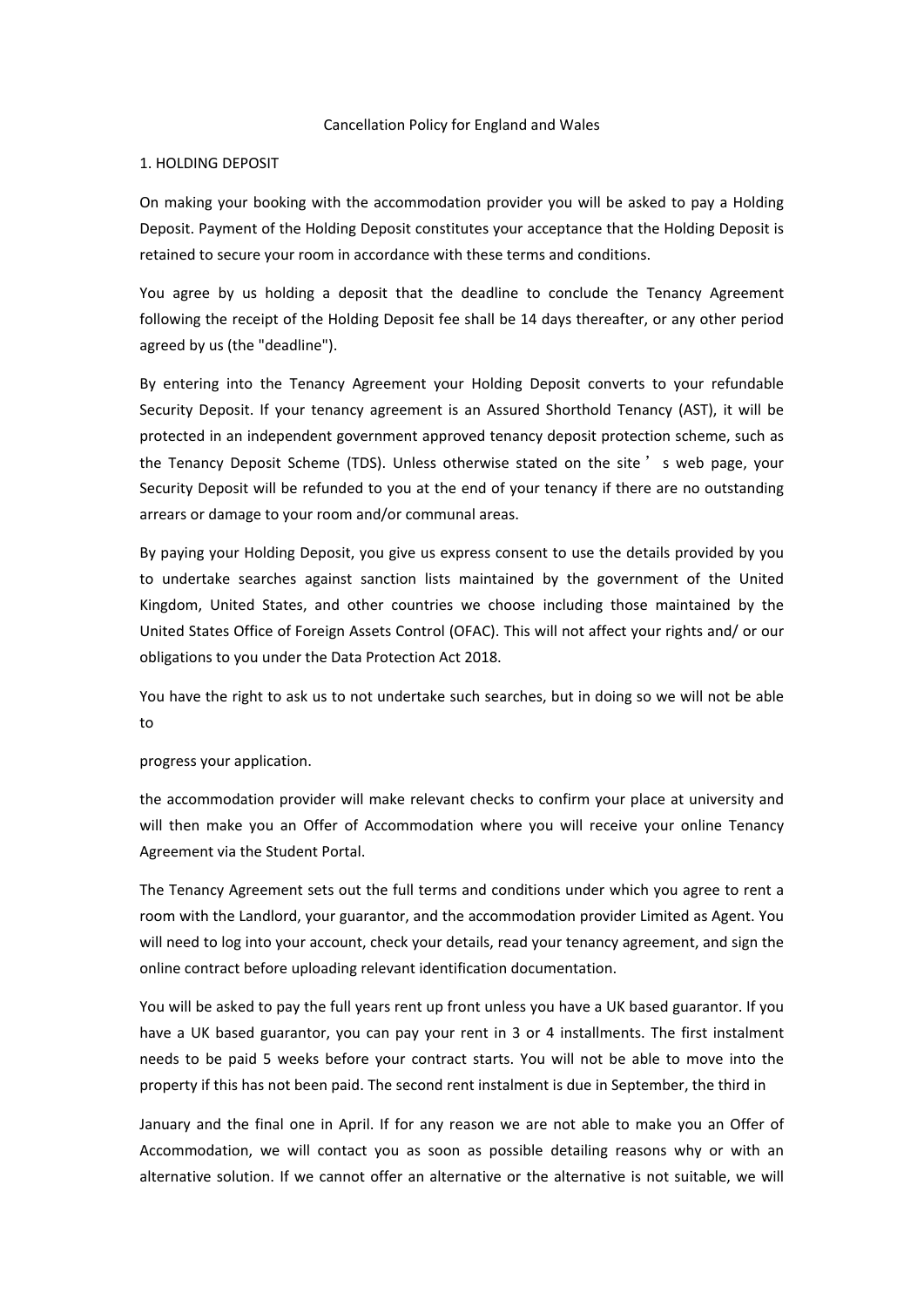refund your Holding Deposit in full via the original method the payment was made.

## 2. CANCELLATION BY YOU – CANCELLATION

## WITHIN THE COOLING OFF PERIOD

If you choose to cancel your booking with the accommodation provider, you have 14 calendar days after

receiving the original Accommodation Offer to do so and get a full refund of the Holding Deposit

paid.

If you have made your booking less than 14 days before your scheduled check-in date, you may cancel your booking until the earlier of (a) 14 days after receipt of the Accommodation Offer email and (b) the Tenancy Start date on your Tenancy Agreement.

You may cancel your booking by sending an email to the relevant Accommodation Office email

address. the accommodation provider will refund your Holding Deposit within 7 calendar days of cancellation. If you cancel your booking after the cooling off period has expired, you will not get your Holding Deposit returned to you and you, and your guarantor if reasonable, will be required to meet the obligations set out within the Tenancy Agreement.

### 3. PERIOD BEFORE YOU ENTER INTO YOUR TENANCY AGREEMENT

The Landlord and the accommodation provider reserve the right to not return your Holding Deposit and cancel your booking on notice if:

3.1 We take all reasonable steps to enter into the Tenancy Agreement before the deadline and you fail to do so, for example, if you fail to complete your application or provide guarantor details and supporting documentation in good time;

3.2 You provide us with relevant false or misleading information; and/or

3.3 We are prohibited from entering to the Tenancy Agreement because of the Immigration Act 2014.

# 4. PERIOD FROM AND INCLUDING WHEN YOU HAVE ENTERED INTO THE TENANCY AGREEMENT

If you have entered into the Tenancy Agreement and you cancel your booking after the cooling off period has expired, we will release you from the contract up to and including 23rd August 2022 where you meet the following criteria and can provide sufficient evidence:

If you are a first year prospective undergraduate student and your offer of a place at your preferred University/Higher Education institution is withdrawn because of you not achieving the required entry grades or you have surpassed your required entry grades and choose to go to a

different University. To meet the criteria, you will need: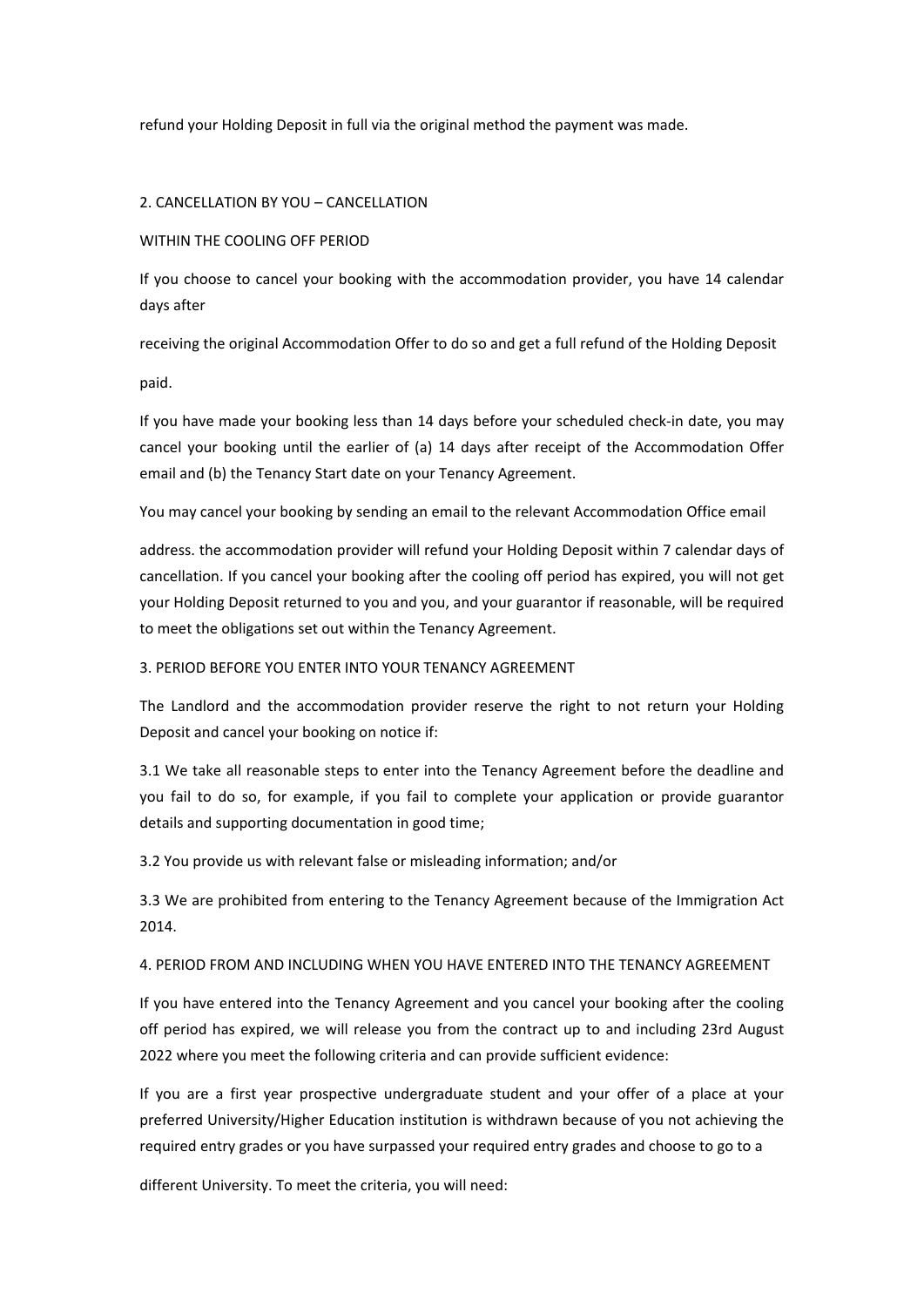To provide a written rejection letter from your chosen university/higher education institute within 72 hours of your exam results being published

To provide a copy of the acceptance letter from your new university. Where proof is provided in accordance with these terms and conditions and to our and the landlords reasonable satisfaction, you will be entitled to cancel the booking and you will not be liable for the contractual obligations laid out in the Tenancy Agreement from the date of cancellation.

## Failure to obtain a UK Visa

If you fail to obtain a UK Visa before the start date of your tenancy, we will cancel your Tenancy Agreement and refund any rent payments made, so long as you provide within 72 hours of receiving your official confirmation:

- Supporting official evidence that your Visa was declined
- Written confirmation that you wish to cancel your booking

## Cancellation for any other reason

If you have entered into the Tenancy Agreement and you wish to cancel your booking after the cooling off period has expired and you do not fit into our eligible criteria above, you will not get your Holding Deposit returned to you, and you and your guarantor, will be required to meet the obligations set out within the Tenancy Agreement regardless of whether you have collected

your keys.

If you cancel your booking and can find an eligible replacement tenant, subject to our agreement, you will be released from the contractual obligations as set out in the Tenancy Agreement. Any overpaid rent will be refunded to you, less an amount equal to your Holding Deposit as a cancellation fee. The site team will confirm your official release date.

### 5. CANCELLATIONS AFTERYOUHAVEMOVEDINTOTHE ACCOMMODATION

5.1. We hope you have a happy stay in your accommodation, but if for any reason you decide to

leave during your contracted term, the landlord may agree to release you from your contract. Providing the conditions set out below are met:

5.1.1. You agree that you will not transfer or sublet the tenancy created by the Tenancy Agreement to anyone else without obtaining our written consent in-line with point 11.1(m) of the Tenancy Agreement.

5.1.2. You find a suitable replacement to take a new Tenancy Agreement for your room for the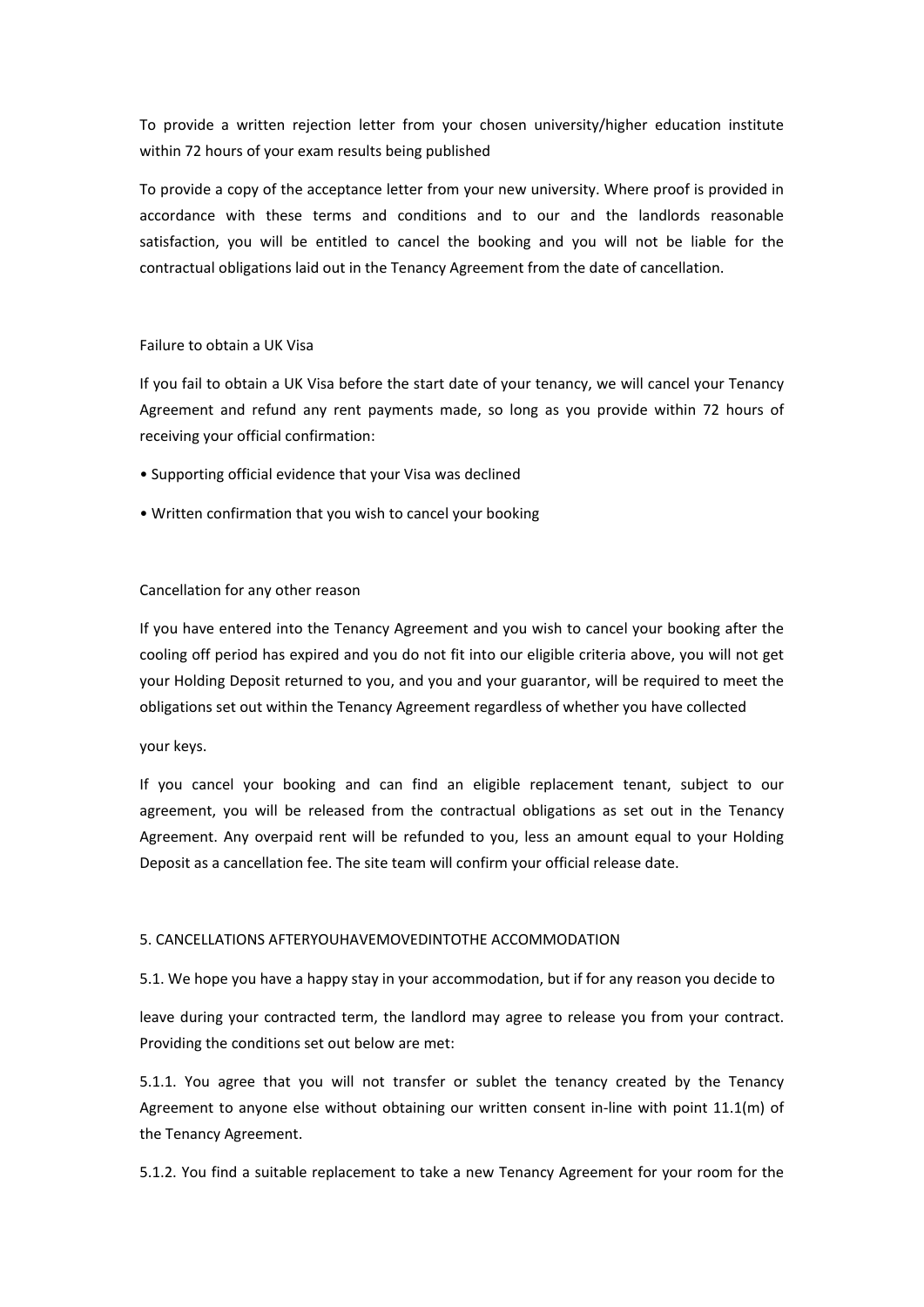remaining period of your contract.

5.1.2.1. Replacement tenants must be 18 years old or over and enrolled as a full time student in a university or college in proximity to the accommodation. Where the accommodation has agreements with set universities, the replacement may be restricted to that university - Please check with your Accommodation Team.

5.1.2.2. The incoming tenant must enter into a Tenancy Agreement with us and pay sums due

within this agreement.

5.1.2.3. The incoming tenant, where reasonable, must provide a suitable Guarantor. The Guarantor must accept the Terms and Conditions set out in the Tenancy Agreement.

5.1.3. Refunds due will not be processed until the replacement taking over the contract has signed the Tenancy Agreement, paid and moved into the accommodation.

5.1.4. If you do find someone to take over your contract, you will need to pay a £50 administration fee.

5.1.5. If you fail to find someone to take over your tenancy, you will be responsible for paying the full rent until the end of your contracted time at the

accommodation.

#### 6. CANCELLATIONS BY accommodation provider OR THE LANDLORD

Our terms and conditions require you to sign your Tenancy Agreement online within 14 calendar days of receiving the Offer of Accommodation. If you fail to sign your agreement within this timescale, we may cancel your booking, giving notice by email and you will forfeit any booking fee paid if it is outside the cooling off period above.

If you fail to check-in on your accommodation start date and you have not signed your agreement, we may cancel your booking at any time by giving notice by email. If you are outside the cooling off period, your Holding Deposit will not be refunded.

Once you have signed your Tenancy Agreement, it may only be terminated if we mutually agree to do so or in the circumstances set out in point 3 above.

#### 7. ROOM AND TENANCY CHANGES

#### Change to Tenancy Length

If you wish to change your tenancy length, you will be unable to shorten your tenancy, but you can choose to extend without charge up until the Tenancy Start Date (Subject to room availability).

#### Tenancy Start Date

If you wish to change your tenancy start date, please contact your local accommodation team.